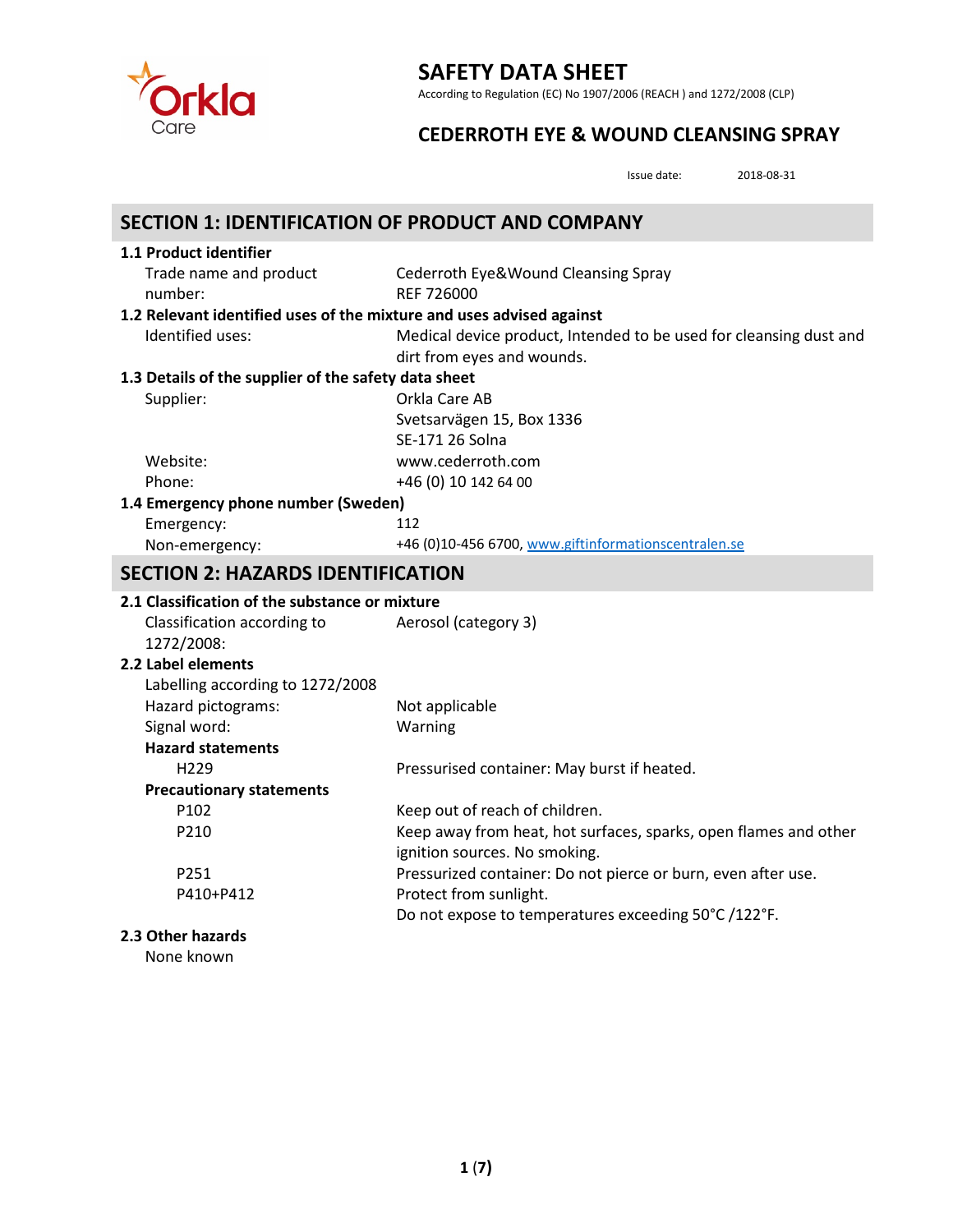

According to Regulation (EC) No 1907/2006 (REACH ) and 1272/2008 (CLP)

## **CEDERROTH EYE & WOUND CLEANSING SPRAY**

### **SECTION 3: COMPOSITION/INFORMATION ON INGREDIENTS**

The product is a non-flammable aerosol, containing an aqueous solution of sodium chloride. **3.2 Mixtures**

| Ingredient             |                                              | <b>Classification</b>                                                                   | Concentration                                                                                                          |
|------------------------|----------------------------------------------|-----------------------------------------------------------------------------------------|------------------------------------------------------------------------------------------------------------------------|
| <b>WATER</b>           |                                              |                                                                                         |                                                                                                                        |
| CAS no                 | 7732-18-5                                    |                                                                                         |                                                                                                                        |
| EC no                  | 231-791-2                                    |                                                                                         |                                                                                                                        |
|                        | NITROGEN COMPRESSED                          |                                                                                         |                                                                                                                        |
| CAS no                 | 7727-37-9                                    |                                                                                         |                                                                                                                        |
| EC no                  | 231-783-9                                    |                                                                                         |                                                                                                                        |
| <b>SODIUM CHLORIDE</b> |                                              |                                                                                         |                                                                                                                        |
| CAS no                 | 7647-14-5                                    |                                                                                         |                                                                                                                        |
| FG no                  | 231-598-3                                    |                                                                                         |                                                                                                                        |
|                        |                                              |                                                                                         | The product ingredients are not fulfilling the criteria for hazard labelling and concentration limits for declaration. |
|                        |                                              | The product does not contain fluorinated hydrocarbons.                                  |                                                                                                                        |
|                        | Full text of H- and P-phrases: see item 2.2. |                                                                                         |                                                                                                                        |
|                        |                                              | The classification is based on data from chemical supplier and $http://echa.europa.eu/$ |                                                                                                                        |

## **SECTION 4: FIRST AID MEASURES**

#### **4.1 Description of first aid measures**

| 7.1 DCJGHDGOH UL IIIJG UM IIICUJULCJ |                                                                                                                                                                 |
|--------------------------------------|-----------------------------------------------------------------------------------------------------------------------------------------------------------------|
| <b>General information:</b>          | No special first aid measures are considered necessary. In case symptoms<br>still occur, contact medical expertise.<br>In case of accident call 112 for advice. |
| <b>Following ingestion:</b>          | Contact physician in case large quantities are ingested.                                                                                                        |
| <b>Following inhalation:</b>         | Fresh air.                                                                                                                                                      |
| <b>Following eye contact:</b>        | Not relevant. Product is intended for use on eyes.                                                                                                              |
| <b>Following skin contact:</b>       | Not relevant. Product is intended to be used on skin.                                                                                                           |
|                                      | 4.2 Most important symptoms and effects, both acute and delayed                                                                                                 |
| Ingestion:                           | No symptoms are expected                                                                                                                                        |

|               | $1.10$ 3.1.1.10 to 1.1.15 at C capacity |
|---------------|-----------------------------------------|
| Inahalation:  | No symptoms are expected                |
| Eye contact:  | No symptoms are expected                |
| Skin contact: | No symptoms are expected                |

#### **4.3 Indication of any immediate attention and special treatment needed**

Not relevant

### **SECTION 5: FIRE FIGHTING MEASURES**

#### **5.1 Extinguishing media**

Extinguish with media suitable for surrounding fire; powder, sand, carbon dioxide, foam or water mist.

#### **5.2 Special hazards arising from the substance or mixture**

Aerosol. Pressurized container that may burst if heated. During fire hazardous gas may form. Avoid inhalation of smoke from fire.

#### **5.3 Advice for fire-fighters**

Use breathing apparatus and protective clothing for firefighting.

Cool undamaged product containers that have been exposed to fire with water and remove from fire if possible without risk.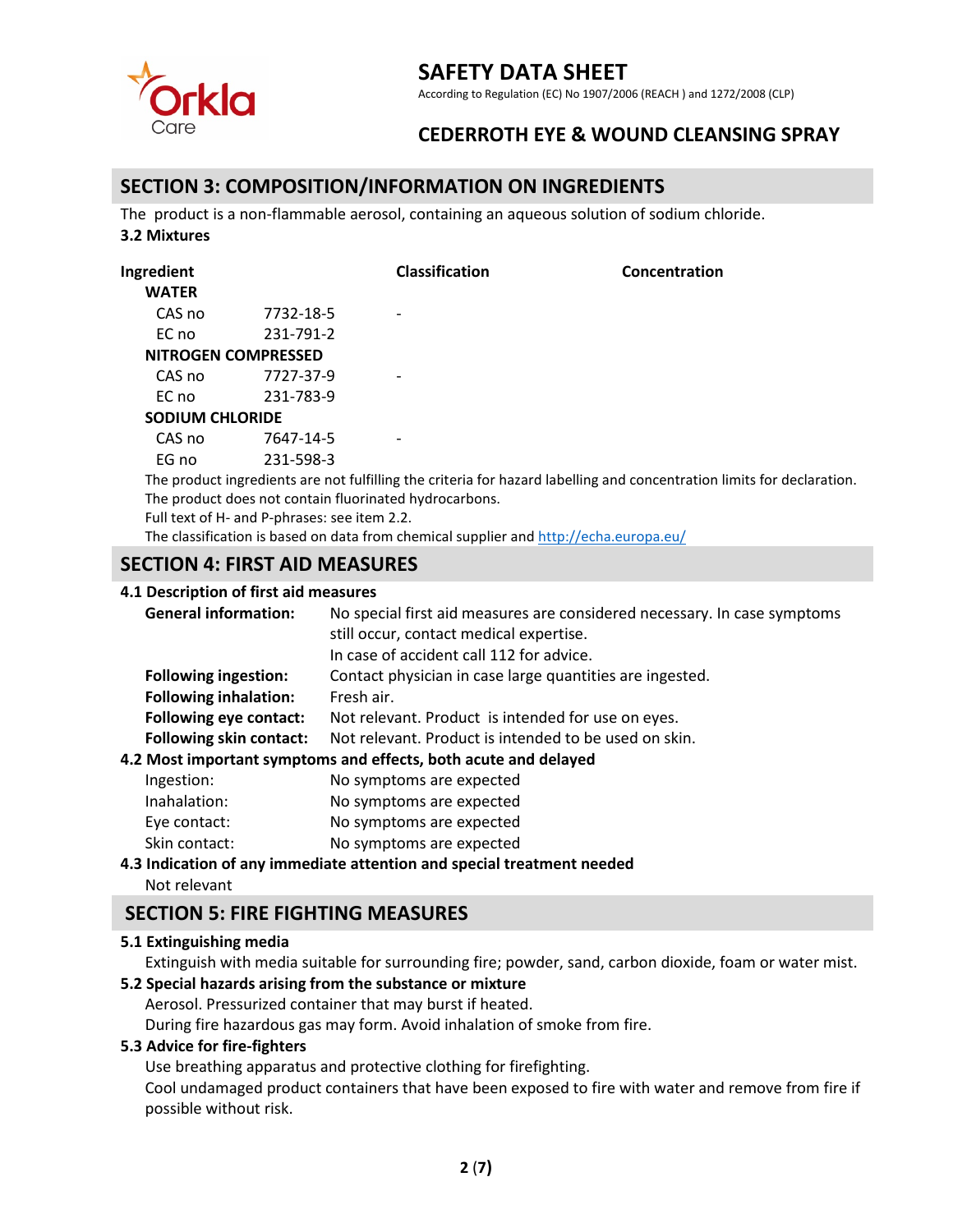

According to Regulation (EC) No 1907/2006 (REACH ) and 1272/2008 (CLP)

## **CEDERROTH EYE & WOUND CLEANSING SPRAY**

### **SECTION 6: ACCIDENTAL RELEASE MEASURES**

**6.1 Personal precautions, protective equipment and emergency procedures**

Avoid sparks, flames, strong heat. Do not smoke.

**6.2 Environmental precautions**

No particular measures necessary during normal use.

**6.3 Methods and material for containment and cleaning up**

Wipe up minor spills with a cloth or similar.

#### **6.4 Reference to other sections**

Refer to section 7 about handling. Refer to section 8 about personal protective equipment. Refer to section 13 for waste handling.

## **SECTION 7: HANDLING AND STORAGE**

#### **7.1 Precautions for safe handling**

Store in closed original package.

Handle according to good occupational hygiene and safety practice.

Do not expose to heat, hot surfaces, sparks, open flames or other ignition sources. No smoking.

#### **7.2 Conditions for safe storage, including any incompatibilities.**

Do not store above normal room temperature (< 30°C) or in direct sunlight.

No special requirements on ventilation.

The liquid remains sterile even after repeated use.

#### **7.3 Specific end use**

Not relevant.

## **SECTION 8: EXPOSURE CONTROLS/PERSONAL PROTECTION**

#### **8.1 Control parameters**

**Precautions:**

None

#### **Occupational exposure limits**

Exposure limits are not relevant nor defined for the ingredients in this products (refer to section 3).

#### **8.2 Exposure controls**

The product is intended to be used for cleansing of eyes and injured skin. Personal protective equipment is not needed for handling of this product.

### **SECTION 9: PHYSICAL AND CHEMICAL PROPERTIES**

| Physical state:              | Liquid in aerosol bottle |
|------------------------------|--------------------------|
| Colour:                      | Transparent, no colour   |
| Odour:                       | No odour                 |
| Density:                     | $1$ kg/L                 |
| Odour threshold:             | Not applicable           |
| pH-value (concentrate):      | 5-8                      |
| Melting/freezing point (°C): | Not applicable           |
| Boiling point (°C):          | $^{\sim}100$             |
| Flash point (°C):            | Not applicable           |
| Evaporation rate:            | Not applicable           |
| Flammability (solid, gas):   | Not applicable           |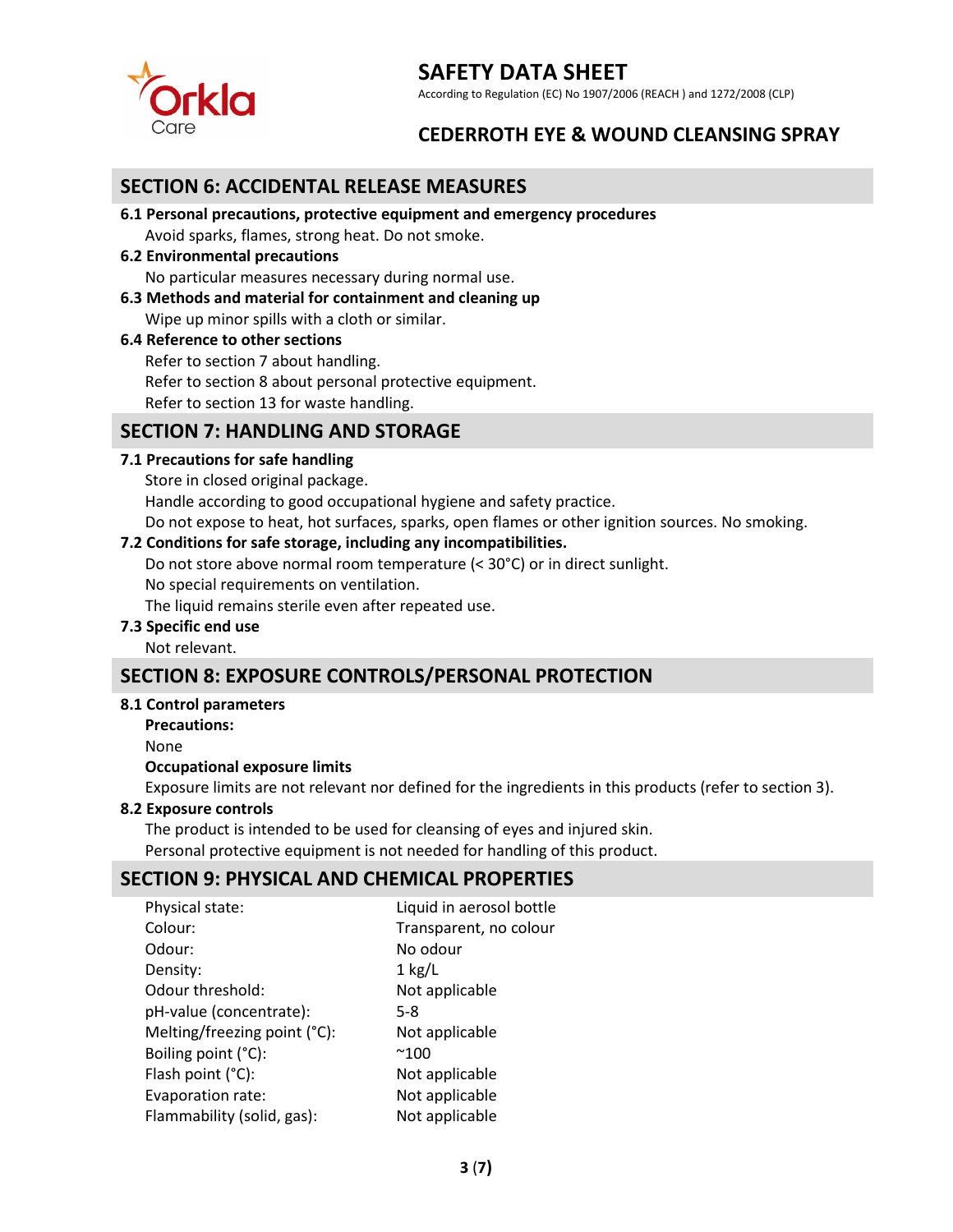

According to Regulation (EC) No 1907/2006 (REACH ) and 1272/2008 (CLP)

## **CEDERROTH EYE & WOUND CLEANSING SPRAY**

| Not applicable  |
|-----------------|
| 5 bar $\pm$ 0,5 |
| Not applicable  |
| Soluble         |
| Not applicable  |
| Not applicable  |
|                 |
| Not applicable  |
| Not applicable  |
| Not applicable  |
| Not applicable  |
| Not applicable  |
|                 |

#### **9.2 Other information**

No other information

## **SECTION 10: STABILITY AND REACTIVITY**

| 10.1 Reactivity                            | The product contains no substances that can cause dangerous<br>reactions when handled and used as recommended. |
|--------------------------------------------|----------------------------------------------------------------------------------------------------------------|
| <b>10.2 Chemical stability</b>             | The product is stable when stored and handled as recommended.                                                  |
| 10.3 Possibility of hazardous<br>reactions | No known hazardous reactions                                                                                   |
| 10.4 Conditions to avoid                   | Direct sunlight. Open fire.                                                                                    |
| 10.5 Incompatible materials                | No known incompatible materials.                                                                               |
| 10.6 Hazardous decomposition<br>products   | No known hazardous decomposition products.                                                                     |

## **SECTION 11: TOXICOLOGICAL INFORMATION**

### **11.1 Information on toxicological effects**

| The product is not classified as toxic.               |
|-------------------------------------------------------|
| The product is not classified as hazardous to health. |
| The product has not caused any skin irritation        |
| The product is not classified as skin sensitizer.     |
| The product is not classified as CMR                  |
|                                                       |
|                                                       |
| SODIUM CHLORIDE                                       |
| LD50 rabbit (Dermal) 24h > 10000 mg/kg dermal         |
| LD50 rat (Oral) $24h = 3000$ mg/kg oral               |
| Inhalation, skin, eyes, ingestion                     |
|                                                       |
|                                                       |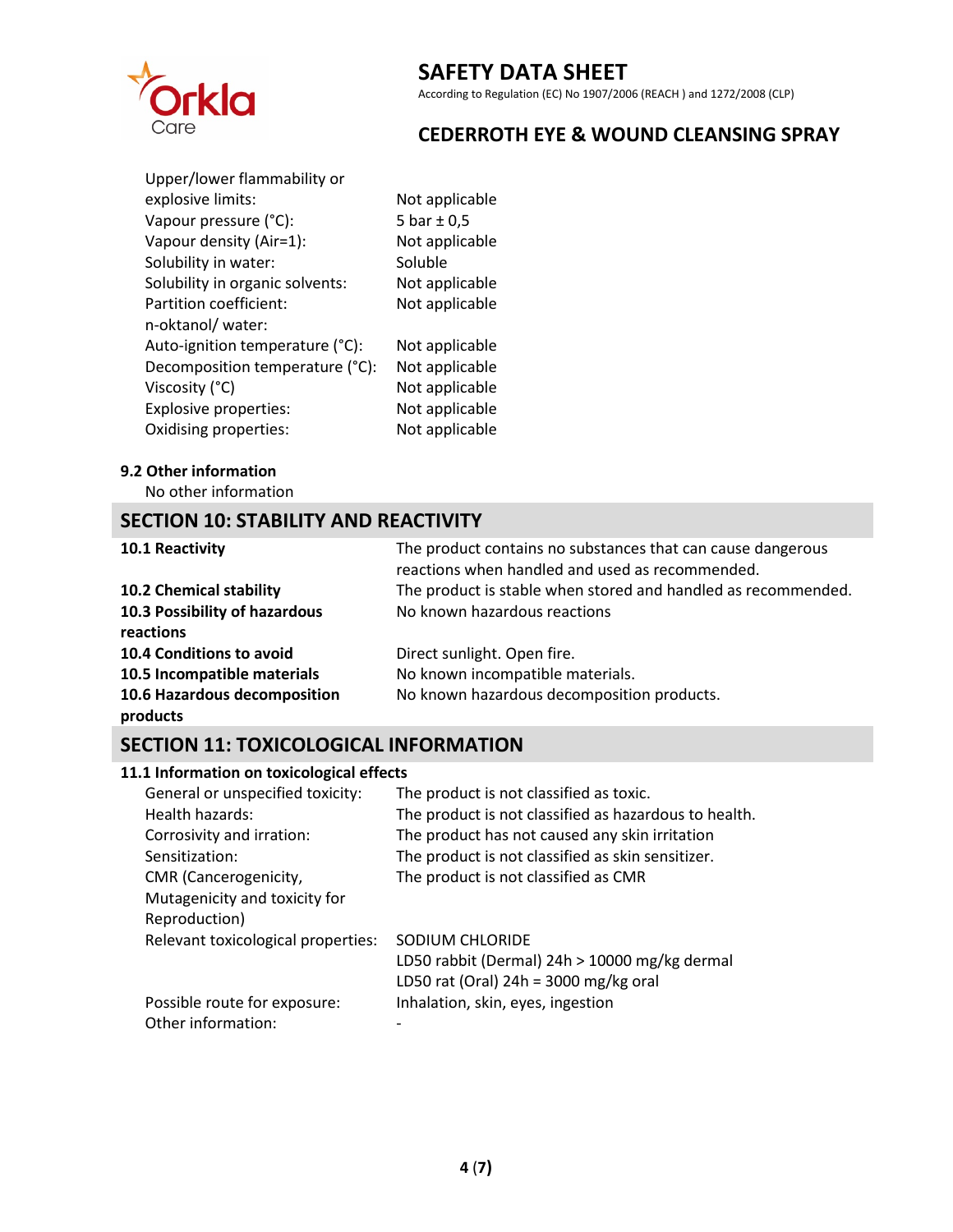

According to Regulation (EC) No 1907/2006 (REACH ) and 1272/2008 (CLP)

## **CEDERROTH EYE & WOUND CLEANSING SPRAY**

### **SECTION 12: ECOLOGICAL INFORMATION**

| The product is not classified as hazardous to the environment. |                                                               |  |
|----------------------------------------------------------------|---------------------------------------------------------------|--|
| 12.1 Toxicity                                                  | SODIUM CHLORIDE                                               |  |
|                                                                | EC50 Daphnia magna 48h = 1000mg/l                             |  |
|                                                                | $96h = 17.9$ mg/l<br>LC50 Fish                                |  |
|                                                                | No ecological hazards are known nor expected from normal use. |  |
| 12.2 Persistence and degradability                             | Not relevant                                                  |  |
| 12.3 Bioaccumulative potential                                 | The product (liquid) does not accumulate in the environment.  |  |
| 12.4 Mobility in soil                                          | No information available                                      |  |
| 12.5 Results of PBT- and vPvB-                                 | The product (liquid) is not considered to meet the PBT/vPvB   |  |
| assessment                                                     | criteria of REACH, annex III.                                 |  |
|                                                                | No chemical safety report is available.                       |  |
| 12.6 Other hazardous effects                                   | No.                                                           |  |

## **SECTION 13: DISPOSAL CONSIDERATIONS**

#### **13.1 Waste treatment methods**

Seek advice from local authorities regarding waste handling.

Pressurized container; The packaging may not be exposed to heat nor be discarded in household waste.

Waste transport : Class J(0) - Not hazardous to environment or health

## **SECTION 14: TRANSPORT INFORMATION**

Classified as dangerous goods according to transport regulations (ADR/RID, DGR and IMDG-cod).

| 14.1 UN-number:                      | 1950                                                             |
|--------------------------------------|------------------------------------------------------------------|
| 14.2 Proper shipping name (IMDG,     | <b>AEROSOLS</b>                                                  |
| IATA/CAO):                           |                                                                  |
| 14.3 Hazard class for transport:     | 2: Gas, code 5A (label 2,2)                                      |
| 14.4 Packing group:                  | Not applicable                                                   |
| <b>14.5 Environmental hazards</b>    | Not applicable                                                   |
| <b>14.6 Special precautions:</b>     | Tunnel restrictions, tunnel category: E                          |
| 14.7 Bulk transport acc. to annex II |                                                                  |
| of MARPOL 73/78 and IBC-kcde:        | Not applicable                                                   |
| 14.8 Other transport information     | LQ, 1L                                                           |
|                                      | The product contains less than 1 liter.                          |
|                                      | Limited quantity (LQ) is therefore recommended for transport.    |
|                                      | Transport category: 3; total quantity per transport unit maximum |
|                                      | 1000 kg or liter.                                                |

### **SECTION 15: REGULATORY INFORMATION**

**15.1 Safety, health and environmental regulations/legislation specific for the substance or mixture**  The product is classified as a sterile medical device product, class IIa, according to the Medical device directive MDD 93/42/EEC.

Other classifications according to Regulations CLP (EC) No 1272/2008, REACH (EC) No 1907/2006, AFS 2014:43, AFS 2015:7, Avfallsförordningen (SFS 2011:927)

#### **15.2 Chemical safety assessment**

Assessment and chemical safety report according to 1907/2006 Annex 1 is currently not available.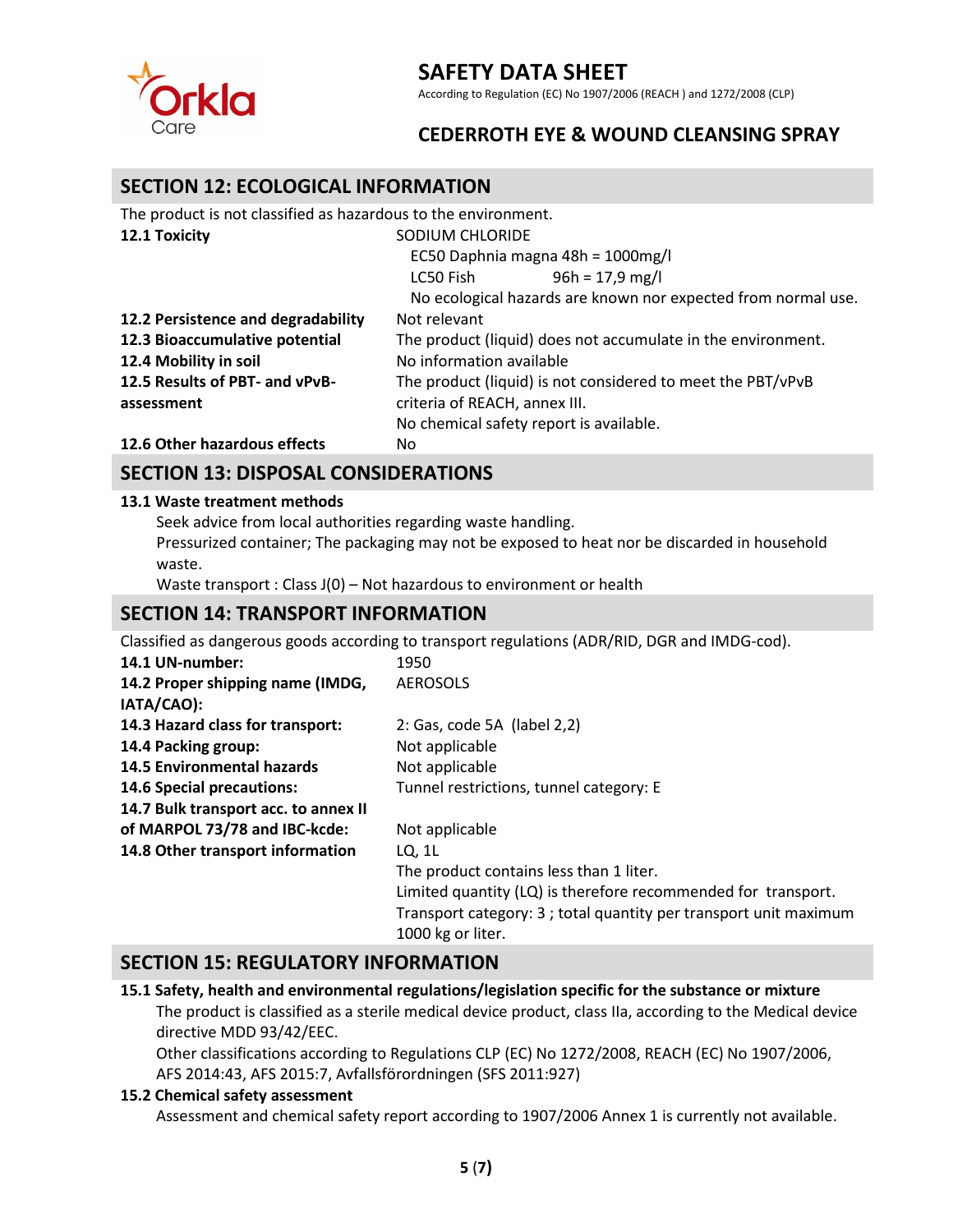

According to Regulation (EC) No 1907/2006 (REACH ) and 1272/2008 (CLP)

## **CEDERROTH EYE & WOUND CLEANSING SPRAY**

### **SECTION 16: OTHER INFORMATION**

#### **16a. Information regarding this document**

This Safety Data Sheet is issued in accordance with the REACH-regulation 1907/2006/EG and EG 830/2015.

#### **Revision history**

2018-08-31 Correction of url to www.cederroth.com 2017-03-01 Translation from Swedish version, dated 2017-02-17

#### **16b. Abbreviations and acronyms**

| Tunnel restriction code: E | Passage forbidden through tunnels of category E                  |
|----------------------------|------------------------------------------------------------------|
| Transport category: 3      | Maximum total volume/mass per transport unit: 1000 L/ kg         |
| ADR                        | European Agreement concerning the International Carriage of      |
|                            | Dangerous Goods by Road                                          |
| <b>BCF</b>                 | <b>Bio Concentration Factor</b>                                  |
| CAS-nr                     | Chemical Abstracts Service number                                |
| <b>EC50</b>                | Effect concentration                                             |
| EG-nr                      | Substance number in Einecs, Elincs or in No-Longer polymers list |
| IMDG                       | International Maritime Dangerous Goods Code                      |
| <b>LC50</b>                | Lethal concentration                                             |
| LD50                       | Lethal dose                                                      |
| PBT-substance              | Persistent, Bio accumulative and Toxic substances                |
| vPvB-substance             | Very persistent and Very Bio accumulative substances             |

### **16c. Full text hazard and precautionary statements**

Refer to item 2.2

#### **16d. Key literature references and sources for data**

The information in this safety data sheet is mainly based on documentation from raw material suppliers and current European legislation.

#### **16e. Full text for regulations referenced in this safety data sheet**

- Commission Regulation (EU) 2015/830 of 28 May 2015 amending Regulation (EC) No 1907/2006 of the European Parliament and of the Council on the Registration, Evaluation, Authorisation and Restriction of Chemicals (REACH)
- Regulation (EC) No 1272/2008 of the European Parliament and of the Council of 16 December 2008 on classification, labelling and packaging of substances and mixtures, amending and repealing Directives 67/548/EEC and 1999/45/EC, and amending Regulation (EC) No 1907/2006
- AFS 2011:18 Arbetsmiljöverkets föreskrifter och allmänna råd om hygieniska gränsvärden
- Council Directive 89/391/EEC of 12 June 1989 on the introduction of measures to encourage improvements in the safety and health of workers at work
- Council Directive 98/24/EC of 7 April 1998 on the protection of the health and safety of workers from the risks related to chemical agents at work (fourteenth individual Directive within the meaning of Article 16(1) of Directive 89/391/EEC)
- Regulation (EC) No 1907/2006 of the European Parliament and of the Council of 18 December 2006 concerning the Registration, Evaluation, Authorisation and Restriction of Chemicals (REACH), establishing a European Chemicals Agency, amending Directive 1999/45/EC and repealing Council Regulation (EEC) No 793/93 and Commission Regulation (EC) No 1488/94 as well as Council Directive 76/769/EEC and Commission Directives 91/155/EEC, 93/67/EEC, 93/105/EC and 2000/21/EC